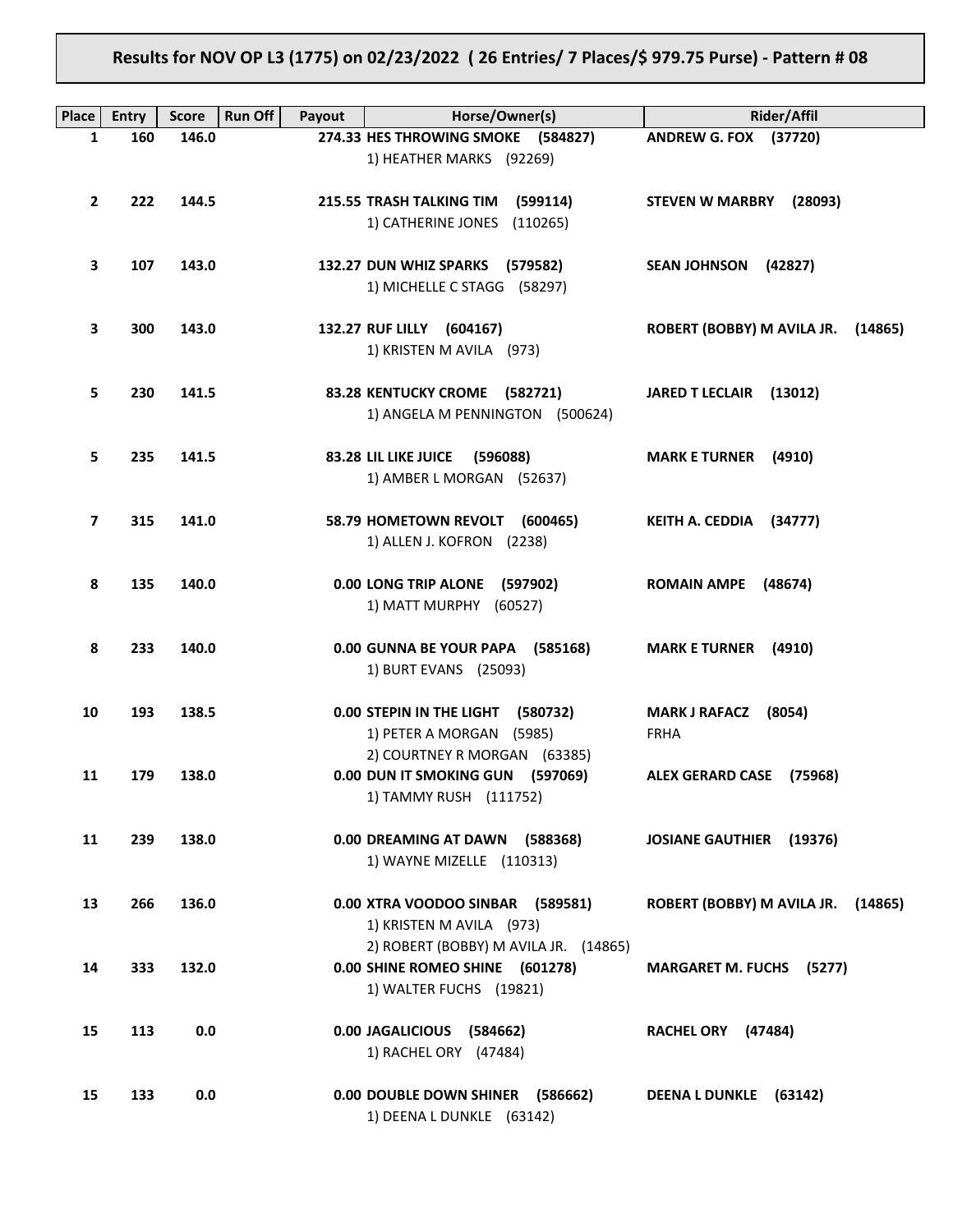| 15 | 154  | 0.0         | 0.00 GATA RUF SNAPPER (606097)<br>1) DENISE HOPKINS SANTAGATA (46559)                 | <b>WILLIAM BOWEN</b><br>(39248)                  |
|----|------|-------------|---------------------------------------------------------------------------------------|--------------------------------------------------|
| 15 | 210  | 0.0         | 0.00 CASH BIG CHEX (577492)<br>1) NICHOLE M SZEWCZYK (500484)                         | <b>COREY POWELL ROGERS</b><br>(40760)            |
| 15 | 229  | 0.0         | 0.00 GUNNINGTHEBAY (594013)<br>1) JARED T LECLAIR (13012)<br>2) KARLA LECLAIR (98986) | JARED T LECLAIR (13012)                          |
| 15 | 232  | 0.0         | 0.00 SPOOK LOOKS TO SHINE (600741)<br>1) SHANNON L RAFACZ (7914)                      | <b>SHANNON L RAFACZ</b><br>(7914)<br><b>FRHA</b> |
| 15 | 262  | 0.0         | 0.00 BERRIED TREASURE (573681)<br>1) GEORGE R BELL (3684)<br>2) CAROL BELL (59432)    | <b>CAROL BELL (59432)</b>                        |
| 15 | 308  | 0.0         | 0.00 RUF FRECKLES (599211)<br>1) ANITA DAGGETT (34274)                                | BEN BECKETT (64217)                              |
| 15 | 312  | 0.0         | 0.00 FLYIN THA RED EYE (601369)<br>1) ROBERT SANTAGATA (43998)                        | <b>KYLE SHAW</b><br>(42406)                      |
| 15 | 321  | 0.0         | 0.00 WEST COAST SHOOTIN (602579)<br>1) DAVID MCBURNEY (38270)                         | CASS J. FOX (68627)                              |
| 15 | 1205 | 0.0         | 0.00 GUNNAOUTSMARTYOU (606740)<br>1) MATT GOODMAN (69733)                             | <b>MATT GOODMAN</b><br>(69733)                   |
| 26 |      | 309 Scratch | 0.00 SUNS OUT GUNS R OUT (600536)<br>1) BOSQUE RANCH PERFORMANCE HORS                 | <b>MATT MILLS</b><br>(25849)                     |

Show Secretary: